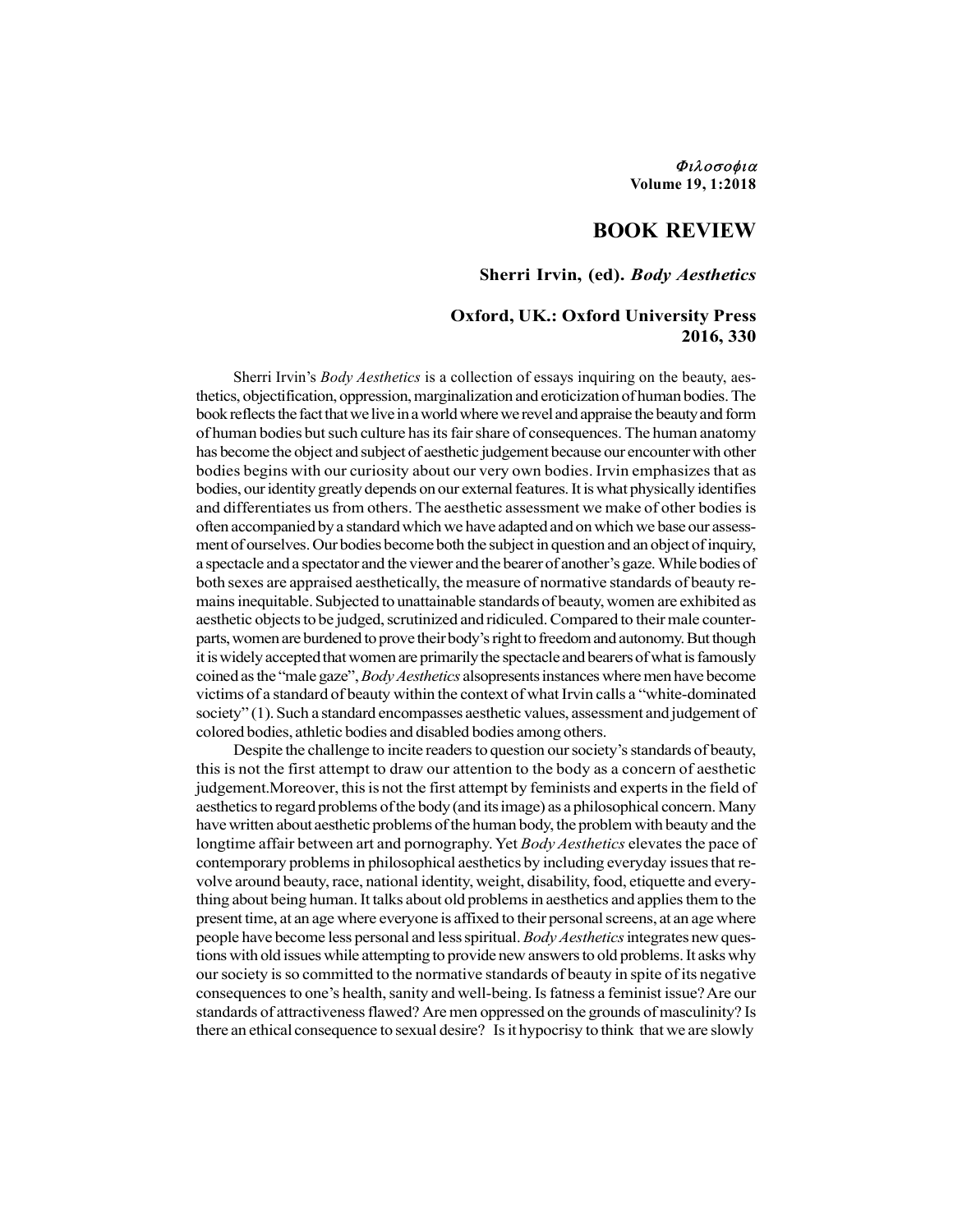achieving equality when we marginalize disabled bodies in theatre, in fashion and in beauty? These are just some of the questions that the authors of these essays attempt to answer but more importantly they ask, given all these problems, what should we do to solve them?

Body Aesthetics manages to broaden the field of aesthetics through its content; the problems on beauty are extended not only to women's issues but to the psycho-social concerns that men across all cultures face. Prevalent problems such as racism, sexism, ageism and "fatism" are instantiated by actual and current events. Moreover, this book challenges our view of aesthetics as a whole; it paints a more serious, socially-relevant picture of aesthetic problems which puts it at the forefront of philosophical concerns.

The book is broken down into four parts namely; representation, look, performance and practice where each section presents a wide range of contemporary problems in aesthetics that feature the human body. The first part known as "representation" synthesizes a number of issues on how the body is depicted while the second part, dedicated to "look", illustrates several scenarios where our way of looking at bodies affects people socially, ethically and psychologically.

The third part, called "performance", pertains to the aesthetic, ethical and corporeal concerns of performing bodies and the last part on "practice" gives prominence to the ethical, sexual and aesthetic practices of human bodies. While there is much to go through, let us first concern ourselves with issues in the representation of the body in media and visual art coupled with controversial matters involving race and culture. In the first chapter entitled "Black Silhouettes on White Walls: Kara Walker's Magic Lantern", Maria del Guadalupe Davidson investigates on the use of photography and cartography that vehemently perpetuates stereotypes, oppression, violence and sexualization of black women. She begins by exploring different images where black female bodies are used to portray black women "as colonized bodies, as cultural bodies, as beautiful bodies, and finally as reclaimed bodies" (16). Davidson first examines a self-portrait of Renee Cox entitled Yo Mama where a naked black woman in black pumps holds a "lighter complexioned, nude toddler"(16). She notes (and I paraphrase) that what we would find conspicuous about the image is not the woman's nakedness but the fact that she presents herself as a strong and muscular woman with a happy and contented child clutched safely in her arms. Compared to conventional forms of black female bodies, Cox's photograph does not present the black female body as an object to be scrutinized, analyzed or even bastardized. The main objective of the essay is to investigate how photographs or images of colonized, black, female bodies have been utilized to condition and instruct the European viewer on how to treat and perceive black women. Davidson contends that these images have a *didactic* function, such that they teach its viewers to exploit, enslave, objectify and oppress black women. She further states that "they train European viewers to regard black women as other by emphasizing their difference from white women. Yet, in addition, I want to call special attention to those images that not only show black women as other but show them as sexually available and exploitable others. These images are examples of what I will call didactic pornography, inasmuch as they not only present the black female body as other but do so in a way that presents the black female body as available for sexual possession" (18). What follows is her discussion of American artist, Kara Walker's black silhouettes that depict archetypal images of black women that not only show how they were treated but in a larger sense, how they must not be treated. Walker's installations are controversial in such a way that they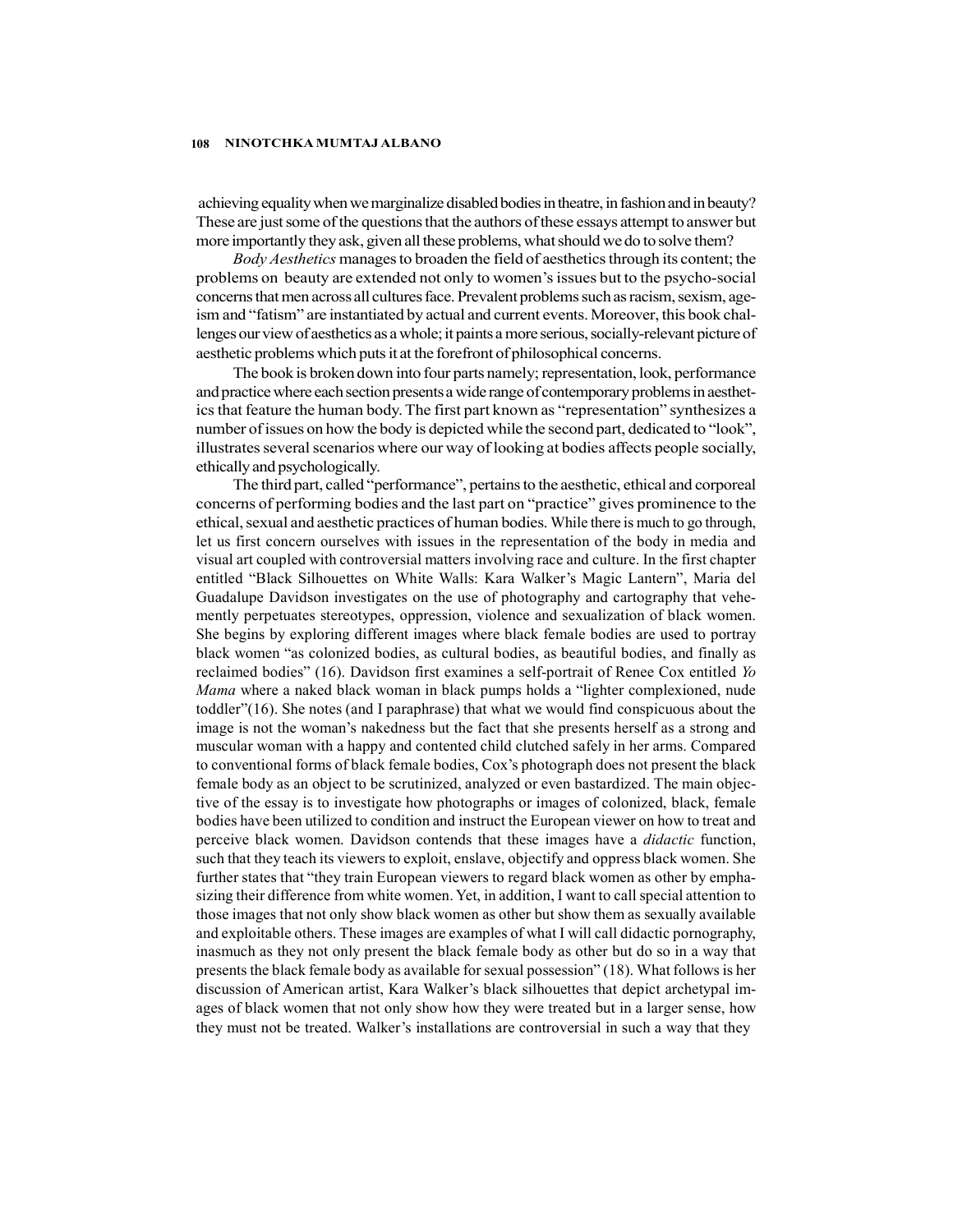present an "in your face" account of the colonial history and social conditions of black women in the hands of white men while at the same time, encouraging a new perspective on how we ought to view and treat women of color. We must note however, that in spite of Walker's efforts, Davidson admits that some, if not most people would miss the point, they are simply oblivious to the message that these works convey. It is unfortunate that it may take more than gigantic subtlety or didactic images to shake the stereotypical perceptions of some.

The second chapter on representation proposes an end to "fatism" (38) or the general oppression, discrimination and contempt against fat bodies in A.W.Eaton's "Taste in Bodies and Fat Oppression." The author calls into question our taste and approbation for thin bodies or a "distaste for fat bodies "(37). The underlying causes of disgust and disapproval for fatness, she claims is first and foremost, misconstrued beliefs and predominant stereotypes about fat people, their body shape and the negativity towards their being fat. Our aesthetic preference for thinness is what we generally find attractive and our distaste for fatness is what we find repulsive and it is precisely this distaste that must be amended. If only there was a way to correct our distaste, flawed perception and beliefs about fatness, then our actions and prejudices against it would be altered. But the distaste for fatness, she states "is rooted primarily in one's sentiments rather than in beliefs" (38) therefore there is an urgent need not only to revise the way we see fat people but how we feel about fatness in general. The common distaste for fatness is a driving force in the discrimination and oppression of fat people in numerous ways including but not limited to "lack of appropriately sized seats in planes, theaters, restaurants, classrooms, and other public spaces...negative attitudes on the part of healthcare providers, and the assumption that fatness automatically precludes health...(and) arguably more than any other group, fat people are openly mocked and ridiculed in all aspects of popular culture and are offered few, if any, positive representations of themselves"(40). Eaton explains that there is a correlation between the level of a person's physical attractiveness to how well he or she is treated and praised or what is otherwise known as the *halo effect* (42). Although most of us would claim that a person's appearance is irrelevant and has no direct bearing on the way we treat them, we cannot deny that a vast majority would prefer to befriend, hire, employ, accommodate, cure, attract and love people who possess a slender and attractive physique. Sadly, one's personality is barely screened. To resolve "fatism", Eaton encourages us to make an Aristotelian approach to fat shaming, that is, to modify our tastes and appreciate the aesthetic appeal of fat bodies. To achieve this, we must educate our sentiments into accepting fat bodies and seeing them not as aesthetic flaws but as aestheticized bodies such as the representations of Rubenesque women in the works of Peter Paul Rubens, Leonard Nimoy and Laura Aguilar to name a few. Though this seems easier said than done, Eaton recommends that "the project of changing taste can be undertaken from the inside, where the agent intentionally sets out to change her taste, or from the outside, where someone else aims to change one's taste" (51). We can either change our aesthetic taste to intentionally incorporate our appreciation for fatness or we could incorporate positive associations to fatness through our imagination. Either way, for a change in aesthetic taste to occur, the viewer must purposely desire to change it. What makes the project challenging is the resistance to cultivate a change in one's aesthetic taste or preference and the fact that the social crusade for "gender-equitable, fat positive" (55) campaigns that neither objectify nor degrade fat bodies remains insufficient.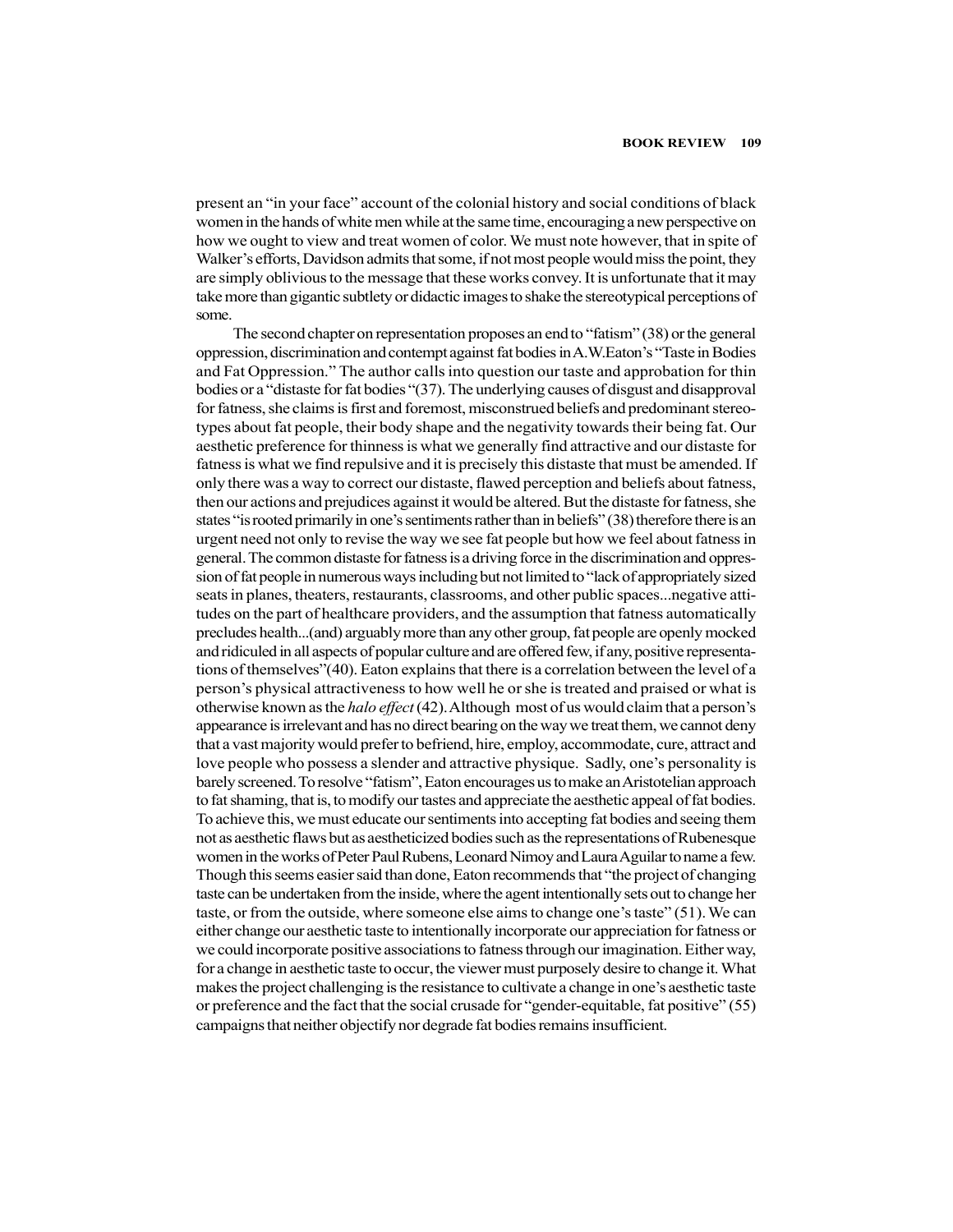While still on the topic of representation, the third chapter of the series deals with the racialized and feminized reconstruction of Asian bodies under the hierarchy of white male masculinity. In "From 'Little Brown Brothers' to 'Queer Asian Wives': Constructing the Asian Male Body, "C. Winter Han asserts that because masculinity has been misshapen to connote white, lean, muscular male bodies, those who do not conform to the ideal, notably Asian men, are consequently feminized and racialized. Han observes that while male bodies have been increasingly objectified, they are objectified for different reasons and in varying degrees. Black men for example, have been "oversexualized and hyper-masculinized in a society that has increasingly come to view sexualization and masculinization of men's bodies as being one and the same"(61). This is apparent in commercials and advertisements such as Old Spice's "Smell like a Man, Man" campaign (61) and in film and television where black men are necessarily equated to large phalluses. But while black men have been eroticized, Asian men have been desexualized and to a certain extent, infantilized. This type of characterization is seen on T.V. or movies where an Asian man stars opposite a white man or woman such as "Two Broke Girls". In the T.V. series, as the title suggests, two broke girls work at a cafe run by a short Asian man who is often ridiculed because of his height and child-like appearance. This is also evident in the video for the song entitled "Gangnam Style" by Korean artist, PSY. In the video, the artist is seen as humorous and falling short of masculinity despite the accompaniment of the archetypal female dancers. Han suggests that the white male's masculinity becomes the reference point at the expense of the eroticization of the black man and the feminized Asian man. The white man then becomes the norm. Asian men have often been associated as being queer or feminine as opposed to white men regardless of the white man's level of masculinity. This is explicit in the sitcom, *The Big Bang* Theory where Dr. Raj Koothrappali is often presented as Howard Walowitz's "wife"(71) displaying feminine traits and qualities. It is important to note, however that these representations only occur when Asian men are pictured alongside white men. Han does not elucidate that while it is true that *most* Asian men are slimmer and smaller compared to white men, this does not account for all Asian men in general. There are many east Asian, south-east Asian and south Asian men who also possess the muscular body, stereotypical of masculine physiques. Actors in Indian cinema for instance, are almost always sporting six-pack abs and a set of herculean arms with bodies that look more bestial than the average white man. But Han warns that "what is needed is not to feature Asian men who fit the dominant definition of masculinity and put them on parade but to challenge the very definition of what it means to be a "man."(75) It is sufficient to say that it is not that Asian men do not or are not presented and characterized to have robust and powerfully built bodies but that they are otherwise feminized in the presence of white men. The goal is to challenge the very standard that perpetuates the oppression and domination of white masculine supremacy.

Those who are more concerned about women's issues in Body Aesthetics will find that the second part of the book is comprised of issues pertaining to how women are seen by others and how they look at themselves based on the prevailing standards of beauty. In "Appearance as a Feminist Issue, "Deborah L. Rhode discusses the prejudices surrounding a woman's appearance where negative biases against the unattractive, unfit and unglamorous persist. Attractive women are hired more, dated more, are treated well and have access to opportunities that the unattractive would not attain (84). Rhodes questions this double standard and proposes that the standard and pursuit of beauty must highlight women's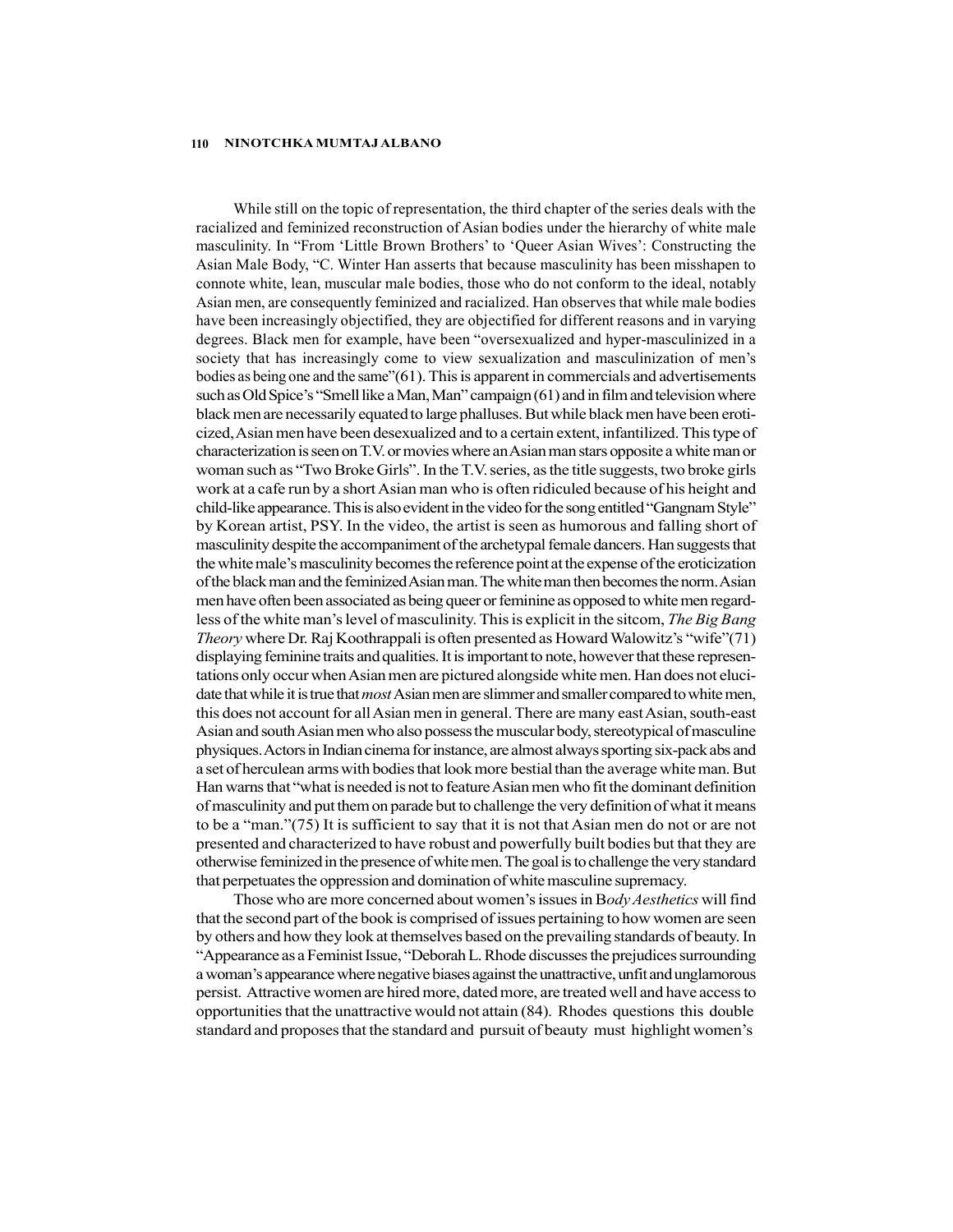potentialities instead of maintaining discrimination and disparaging women based on appearance. The author not only urges us to pay close attention to the issue of appearancebased oppression but that feminists must emphasize the importance of the issue in the lives of women (90). Although she discusses how we could possibly resolve the issues, she does not elaborate further.

The fifth chapter shares a similar endeavor to its predecessor. In " A Tale of Two Olympians: Beauty,'Race,' Nation",Shirley Anne Tate examines the significance of endorsing black women athletes and mixed race athletes as representations of a predominantly white nation. Tate inquires into the issue by means of looking at how two olympians, Jessica Ennis and Jeanette Kwakye function as brand ambassadors and representatives of race, beauty and athleticism for Great Britain and the GB brand. The essay also explains the implications of using mixed race or women of color as delegates for cultural and racial diversity in a troubled world where racial discrimination is still current. Among other concerns, the essay investigates on what it means to be a post-racial nation (95). Ennis' mixed race body becomes a symbol of confluence between the predominantly white society and the black "other". But it would seem, as Tate points out, that Ennis' part white ethnicity is still vital. "The skin color hierarchy still means 'white is right, if you are brown stick around, but if you are black get back'. Ennis's skin had "cross-over value" and made it possible for her to be emblematic of a nation which imagines itself as tolerant and multicultural while at the same time constructing her as 'other' " (97). Although both athletes signify the same racial lineage, Ennis' lighter skin becomes more forgiving than Kwakye's dark hue. Kwakye fails to attain the same success as Ennis because she lacks the multicultural factor that would incorporate a white heritage. Given this, it appears that the objective for multicultural inclusiveness and racial tolerance is deceptive and ambiguous.

Despite the inclusion and consideration for women of color in socio-political, economic, fashion, beauty and media platforms and industries, black heritage remains stigmatized. So much so that being of mixed race does not automatically grant an individual the best of both worlds but may attract either praise or criticism. Tate thoroughly outlines the issues surrounding the concern for racial branding and representation but the article does not promise a concrete solution. Rather, it imparts a strong message about the difficulties of race transcending standards of beauty and identity in a "post-race" society.

Glenn Parsons' "The Merrickites," poses a solution to the ageless problem of discrimination, racialization and oppression in the standards of beauty through a thought experiment involving a group of people he calls "Merrickites". He claims that "many of our judgments of beauty are judgments of perfection, and that this is especially true in the case of bodily beauty," (111) and while perfection is difficult and quite impossible to attain, it is this unceasing quest for perfection that cultivates various inconveniences for both men and women. In his attempt to resolve this, he focuses on beauty in a narrow sense such that we must focus on the expressive forms of bodily beauty like the beauty radiating from a smile or laughter. Non-expressive forms of beauty like the curve of the hips or the bulge of one's muscles, although aesthetic are unimportant (115). Parsons takes after Naomi Wolf's Beauty Myth suggesting that "weconstrue Wolf 's call to reform beauty as a call to stop attending to the non-expressive aspects of our bodies, those that do not reveal the 'self ' inside" (115). To test the feasibility of this reform, he proposes that we imagine a societywhere people called "Merrickites" consider expressive forms of beauty and disregard superficial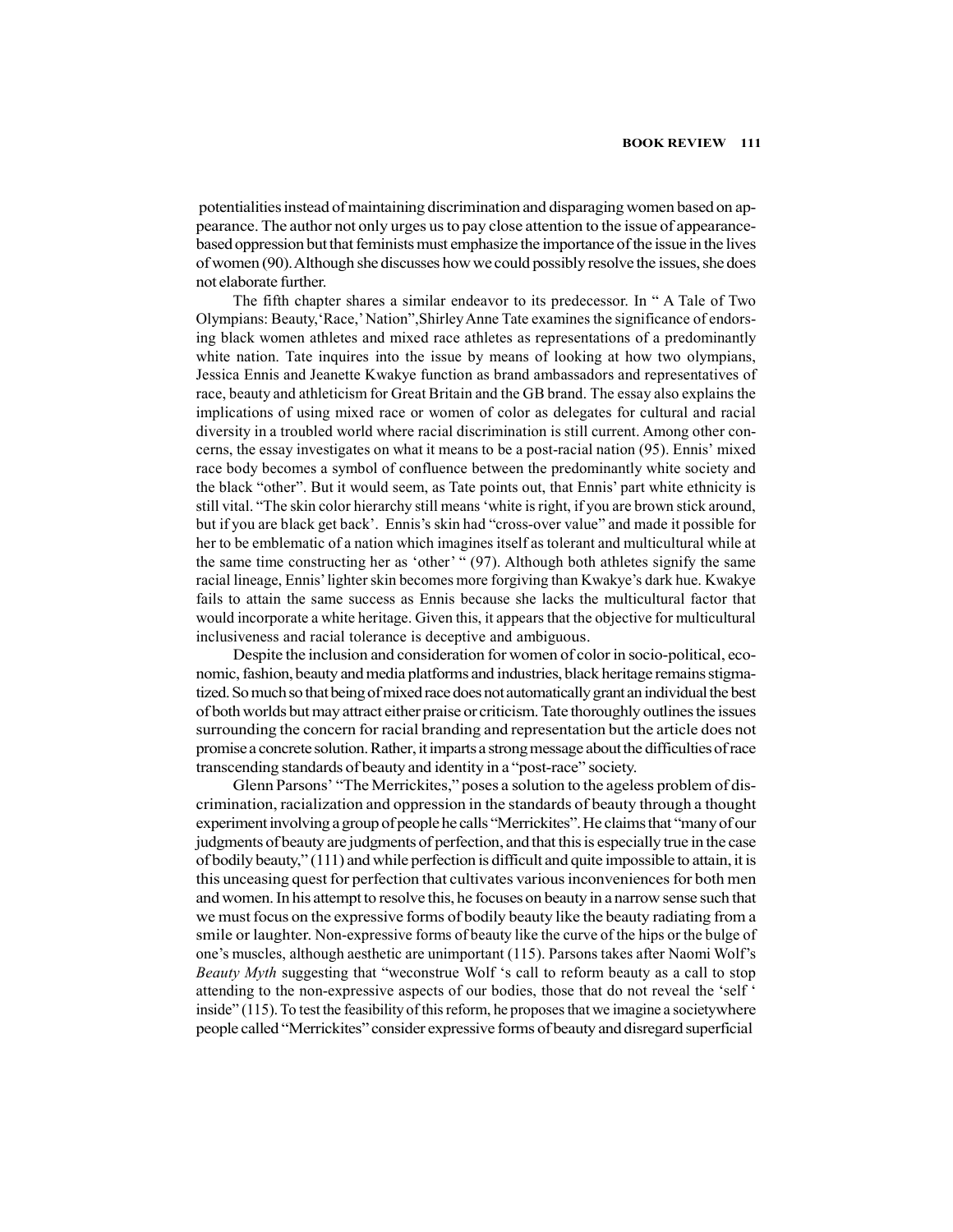or physical, non-expressive forms of beauty. The Merrickites are coined after the famous "Elephant Man", Joseph Merrick, who wished that a person be assessed based on the beauty of one's soul rather than one's appearance. Although the hypothetical society of the Merrickites may sound attainable, Parsons ironically asserts that it is problematic because "no matter how ardently the Merrickites insist that, beyond a certain threshold, the quality of the body is irrelevant to their needs, it will remain directly relevant to the basic needs of health, survival, and autonomy, given that they are physical creatures, living in a physical world" (123). It is curious that although Parsons challenges the concept of human attractiveness and the standards of beauty, the essay concludes with an affirmation that even if we try to rid ourselves of it, the pursuit of physical perfection is vital and entrenched within us.

In the last chapter of part two, Stephen Davies criticizes evolutionary psychologists' perspectives surrounding the nature of heterosexual sexual attraction in "And Everything Nice. " Davies maintains that evolutionary psychology's basis for sexual attraction is incomplete and somewhat misconstrued (128). He explains that sexual attraction merely based on facial symmetry, women's hip-to-waist ratios (129), interest in complimentary genes (130), signs of fertility and other factors relating to genetic matchmaking and a couple's biological compatibility is insufficient. These universal markers for sexual attraction are arbitrary since individual preference plays a big role in sexual attraction. Davies argues that "how we assess people, and whether we are sexually drawn to them, depends importantly on aspects of character and performance that go beyond physical appearance" (134). He concludes that sexual attraction, albeit involving physical attractiveness, has more to do with a person's disposition, behavioral traits and social qualities. More than anything, the author encourages that evolutionary psychologists recognize that the grounds for the laws of sexual attraction are not confined to physical perfection, it is essential to consider non-physical qualities such as one's personality, principles, character, preferences and other individual traits that reinforces one's overall attractiveness.

From the issue of representation and the look of aesthetic bodies, part three incorporates both issues with ethics and bodily performance, primarily with how bodies are marginalized on stage, in the field or on the court. In "In/Visible: Disability on the Stage, " Tobin Siebers investigates our insensible custom of prejudice and repulsion towards the visibility of disabled bodies on a theatrical stage. Siebers states that "visible disabilities make people susceptible to discrimination, while people with invisible disabilities supposedly possess the capacity to pass more easily as nondisabled" (142). In this essay, he highlights the problem of marginalized bodies of disabled individuals where visible disabilities are censured and invisible disabilities are preferred provided that they remain invisible. He reiterates that when a nondisabled body appears on stage portraying either a disabled or a nondisabled character, he or she disappears into the role and when the audience is aware that a nondisabled body is simply acting as if he or she has a disability, the play and its actors or actresses merit a positive response. This is because the audience is able to take pleasure in the tragedy or drama onstage knowing that everything is just make-believe. All at once, the audience delights and takes part in both the reality of the nondisabled bodies and the illusory scenes of the play. However, if the audience is confronted with a visible disabled body enacting either a nondisabled or a disabled character, their reaction could be a mixture of kindness, pity, aversion, sympathy, disgust or sorrow. In this case, the disability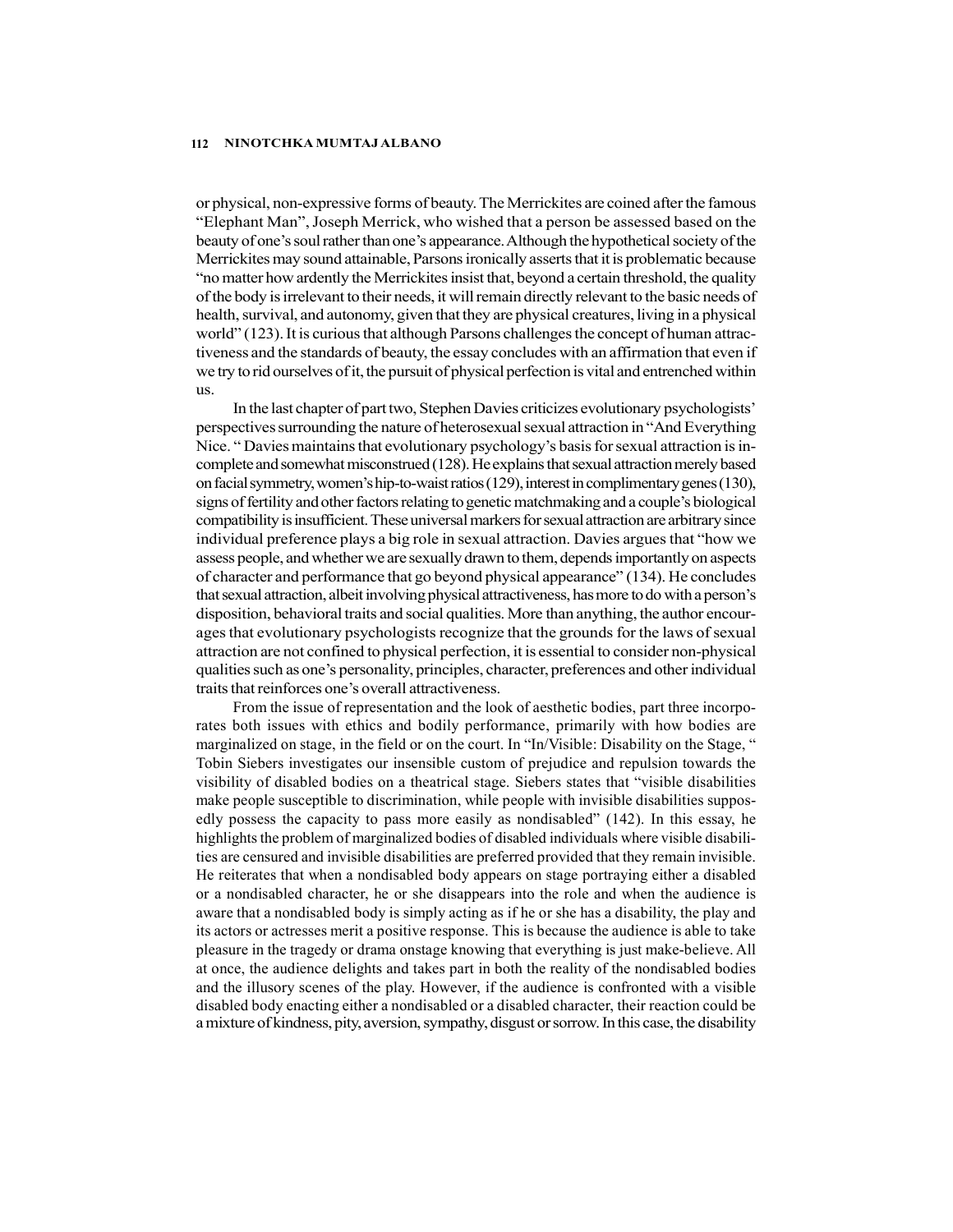of the disabled body is the only thing visible. Because the disabled body is unable to merge with the character he or she portrays, the audience is immediately fixated on the fact that they are faced with a disabled body while paying no attention to anything else onstage (145). Siebers' essay on discrimination towards disability raises a number of red flags. Nevertheless, in an attempt to encourage awareness and foster an aesthetic taste for disability, Siebers features Mary Duffy, an Irish performer who was born without arms as what he calls a twenty-first century *Venus de Milo (150)*. For Siebers, people like Duffy have the same aesthetic impact as the *Venus de Milo*; they are complete in themselves, they may not fit the stereotypes of beauty but they are not devoid of aesthetic appeal. Disability aesthetics does not plead to ignore the disability of disabled bodies nor does it pretend that they are nondisabled, but it advocates an equitable standard of aesthetics, one that incorporates, supports, and recognizes that all bodies have aesthetic value regardless of disability.

 Similarly, in "Live, Body-Based Performance: An Account from the Field", Jill Sigman speaks about the importance and benefits of live, body-based performance in spite of the inconveniences in time and effort to produce it. In a fast paced environment where everything can be downloaded and streamed at your most convenient time, a live, body based performance sounds obsolete (154) but Sigman strongly asserts that "there is something very special about the experience of seeing another body, live, moving in space" (155). When you witness a living body right in front of you, there is a feeling of connectedness an other looking at you. Sigman argues that a live performance reminds us of our humanity, "that there is a person there. That that person is like you" (157). Being part of and witnessing a live, body-based performance provides a phenomenological experience of compassion. She further states that once you see a breathing, living person "go through something in front of you...whether you like that performer or not, whether you know her or not, you suddenly care. There is a moment of recognition of her humanity and connection to it"(158). As with the problem in the previous chapter, a reminder of one's mortality can be very uncomfortable for some. However, this is precisely what a live performance is for; it reminds us of our humanity, that we are vulnerable creatures that see, feel and bestow compassion towards others (160).

Sigman suggests that in a world where everything is done on a screen, we are slowly losing and forgetting the reality of our bodies. Our existence has been dismembered and our real emotions replaced with emoticons but a live, body-based performance pushes us to realize that we are real people made of flesh and blood (168). A live performance ushers us back to human innocence and states of compassion, one that can never be achieved within the four corners of a flat screen.

In the tenth chapter entitled "Aesthetic Effortlessness,"Barbara Gail Montero explores effortlessness as an aesthetic value. She asks, what is it in effortlessness that we praise and admire so much? What makes effortlessness an aesthetic quality that every artist, athlete, writer or object ought to have? Montero notes that being effortless applies to a work's medium, representation and process. But a work's representation can be effortless on its own without reflecting the same kind of effortlessness in its creative process or medium. All three factors need not be fulfilled to call a work effortless so it appears that what makes a work truly effortless remains unsettled. In an effort to find a conclusive answer to the importance of effortlessness, Montero turns to Henri Bergson whose take on effortlessness correlates to grace. But Montero argues that "not all effortless actions are smooth"-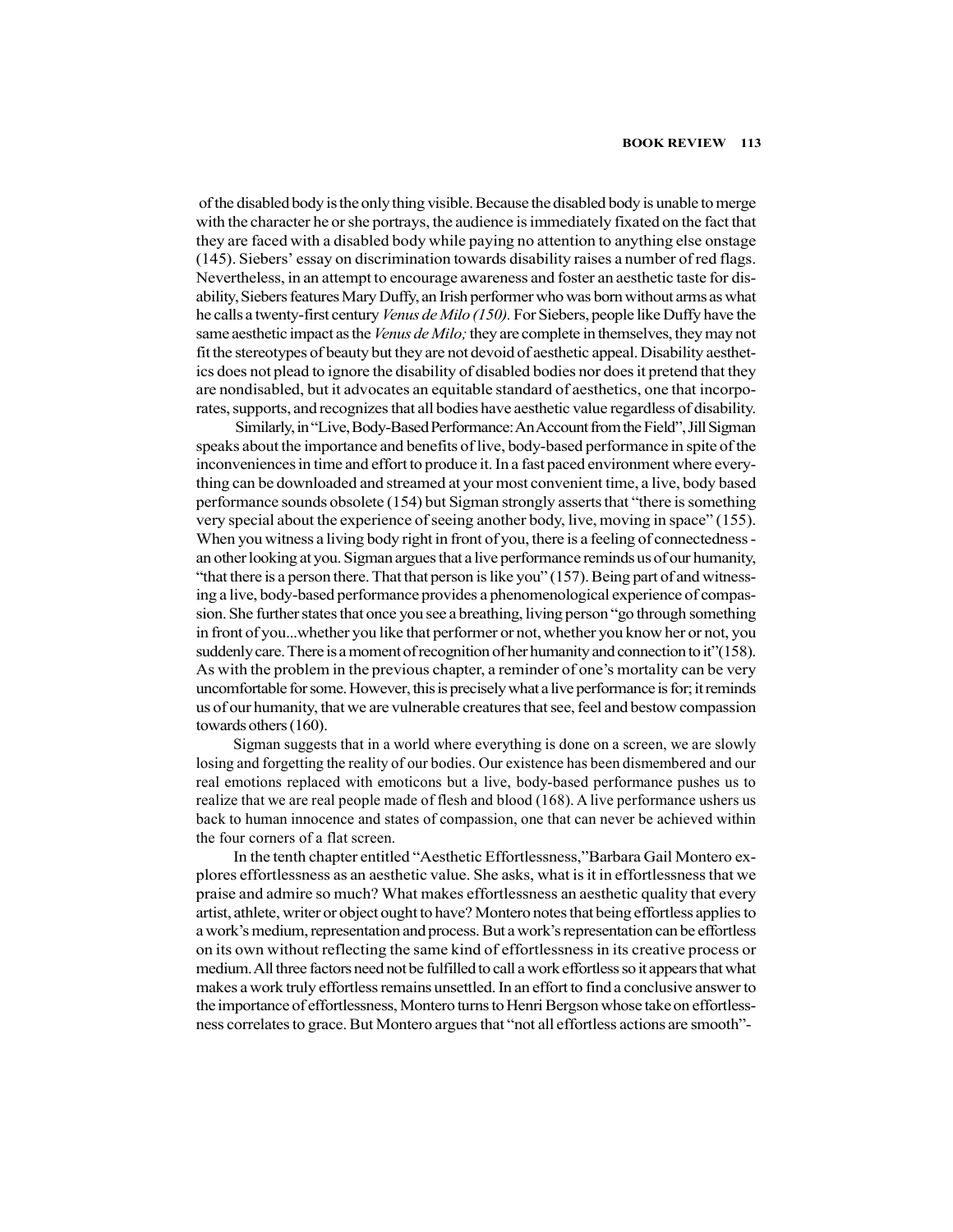(184) and "not all fluid movements look effortless"(185). Yet neither does Herbert Spencer's consideration for bodily movements efficiently signify effortlessness. The dissatisfaction for both Bergson and Spencer's claim compels Montero to formulate a more convincing account to deliberate effortlessness. Her answer is effortlessness' association with difficulty. She states that for something to be effortless, it is necessary that the performance or process of creating a work be difficult. Knowing that something is difficult to achieve and seeing that the performer or artist achieves it with such grace and beauty makes something appear effortless. This is what spectators take pleasure in, the effortlessness of achieving something difficult but with so much ease and precision. Although Montero tries to show us the importance of effortlessness in our aesthetic evaluation, further philosophical inquiry into its significance is necessary.

In the last chapter of part three, Peg Brand Weiser and Edward B. Weiser confront the sensitive topics of sexism, racism and discrimination that female athletes go through in women's sports. In "Misleading Aesthetic Norms of Beauty: Perceptual Sexism in Elite Women's Sports, " Weiser andWeiser examine instances where a woman's athleticism is equated to masculinity which leads a number of critics to question the athlete's sex and femininity. The prejudices led by our society's standards of beauty and gender precipitate controversies that affect how women feel about themselves. The first of many is the obligatory sex testing for women athletes (194). Weiser and Weiser recall that "on August 19, 2009, 18-year-old South African middle-distance runner Caster Semenya, was ordered by the governing body of the IAAF to undergo testing to verify her sex, eventually clearing her to compete that afternoon as a female at the World Track and Field Championships in Berlin where she outran her opponents in the 800 meter race to win the gold medal" (194). The reason for this was because she didn't look feminine enough, that she was more muscular, had a flatter chest and that she ran faster than any woman (or man) they've seen. But why must female athletes submit to a hostile procedure where a team of strangers look at your sexual organs only to verify your sex? Such procedure has never been done to male athletes yet much emphasis has been given to women who outrun, outperform and outdo others regardless of their sex. Weiser and Weiser argue that white standards of beauty have a lot to do with it and which in turn question those who do not conform to the norms of femininity, especially black athletes. The concern at hand is more of a social problem than it is athletic. It would seem that even in a field where an athlete is expected to look like an athlete and perform like one, there still remains a double standard for women. Apart from being good athletes, they are expected to look dainty and feminine without showing signs of masculinity (where being muscular is equated to masculinity as discussed in chapter three). And what is intriguing is that appearances have no bearing on how athletic an athlete can be.

 Weiser and Weiser retrace the history of the timeless problem on the ways we see women and suggest a much needed amendment in the framework of attractiveness and athleticism. The essay strongly advises that we recognize the beauty brought by athletic training without condemning androgynous or ambiguous appearances but rather focus on their excellence in the realm of sport. The ongoing sexism in sport as well as in all areas of society must be abandoned to consider what these issues do to young girls, aspiring young athletes and human dignity.

The last part of this book speaks of the practice of body aesthetics. Those concerned with the application of body aesthetics in practical areas of their lives will find that most of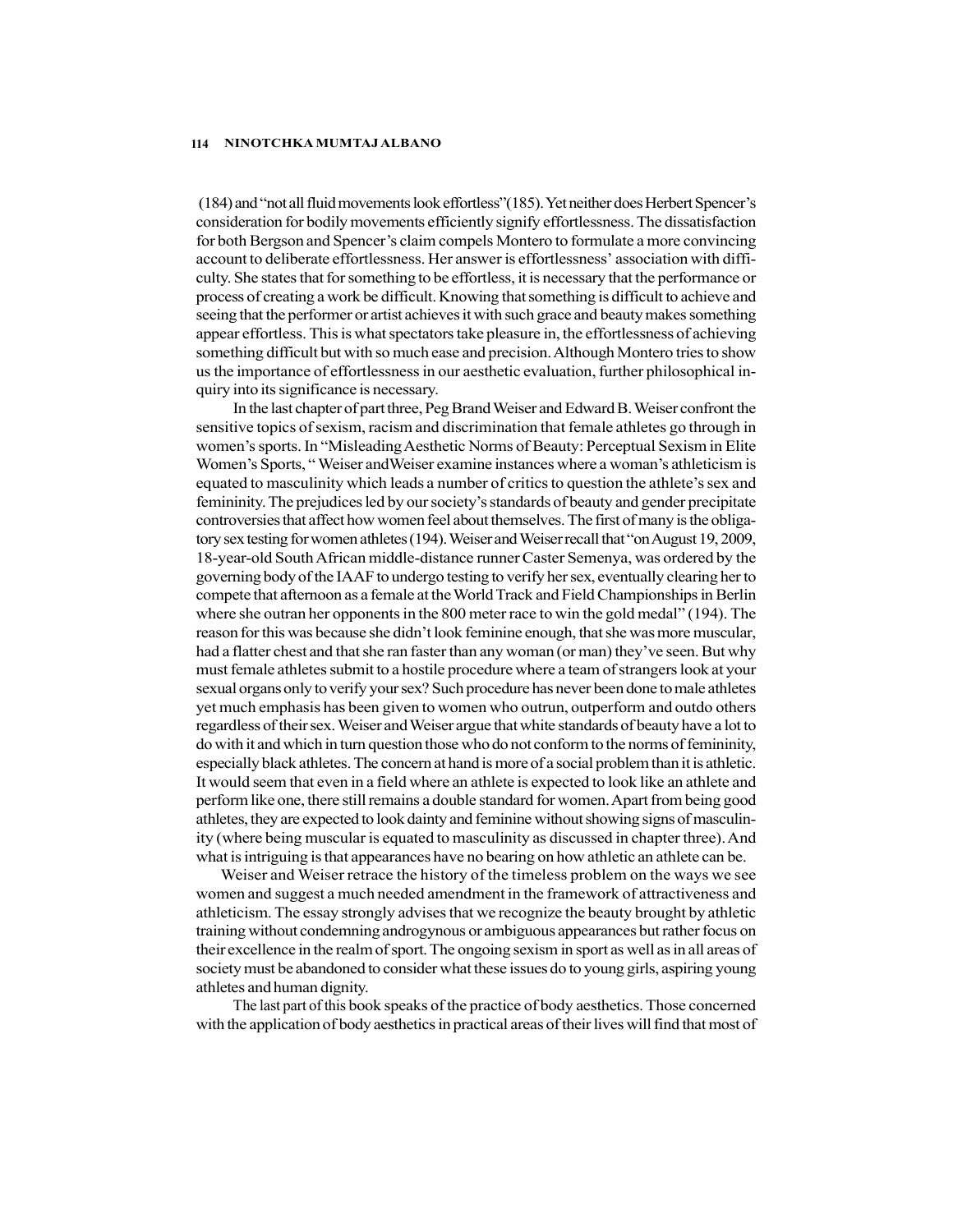the issues in part four mirror everyday aesthetic problems. The twelfth chapter pays homage to eastern aesthetics, particularly Japanese aesthetics and Zen practices in "Body Aesthetics and the Cultivation of Moral Virtues." In this essay, Yuriko Saito unearths the moral dimension of the manner by which we act, behave and utilize our bodies to express an underlying emotion or intention. Saito features several examples to demonstrate how our actions and bodily expressions create both a moral and aesthetic performance. She states that "the moral character of an action motivated by care and respect is largely determined by the manner or the way in which it is carried out" (225). The manner in which we do things, she says, not only expresses an aesthetics of care but it also gives the recipient an aesthetic experience be it positive or negative. A lover, for example, may either close the door gently as an act of care and respect for his or her sleeping beloved or he or she might slam the door carelessly on his or her way out. The latter action not only provides a negative experience for the sleeping beloved who is disturbed by the noise but it also reflects the character, intention and insensitivity of the person committing the act (229). This is also the case in the way we eat and treat the food served in front of us or the way we unwrap a gift that was carefully packaged for us. The way we treat these inanimate objects not only shows our mindfulness and respect for the people who took time and effort to prepare or create these objects but it also reflects our aesthetic and moral sensibilities as people (234). Saito observes that the cultivation of these morally aesthetic practices through the body enables us to train our habits and demeanor to express positivity and respect within ourselves as well as others. By changing our mindset in the way we utilize our body aesthetically, we experience the positive results of virtue which allow us to provide others with a sense of aesthetic care. In this manner, our etiquette and actions serve as a source for both moral and aesthetic contributions to others, one that we can nurture and pass on to the young and the young at heart.

The thirteenth chapter is an amalgamation of issues in the first, fifth and eleventh chapters of this volume conjoined with a comprehensive account of white gazing, its racially imbedded belief and its disgust for black bodies in "White Embodied Gazing, the black body as Disgust, and the Aesthetics of Un-Suturing." George Yancy describes white gazing as "an embodied phenomenon, a mode of social engagement, a form of practice that presupposes a thick, historical sedimentation or encrustation of white supremacy" (245). This embodied phenomenon of white supremacy fabricates the idea that whiteness equates to truth, light, right and everything nice while black means dark, deceit, disgust, dirty, dangerous, and deformed beasts (245). This lie which the white consciousness constructed, Yancy argues, is an aesthetic response, an offensive response to the existence of black bodies within a white space. White people consciously or unconsciously continue to feed the structured lie they tell themselves, that they are the supreme beings and that black people are "shadowy" or "look like they are up to no good"(250) and distorted images at the expense of black people's lives. Be it the fault of history (244) or an inherited, egotistical belief with a life of rights regardless of color.

Yancy's essay is both an exposition of proof of black oppression and a cry for help as it announces the persistence of racism and how brutal its effects can still be in a society that claims to be inclusive and multi-cultural. It is a call to action intended to stir the conscienceof whites, most especially those who are unable or unwilling to un-surture the fabrics of their forefather's past.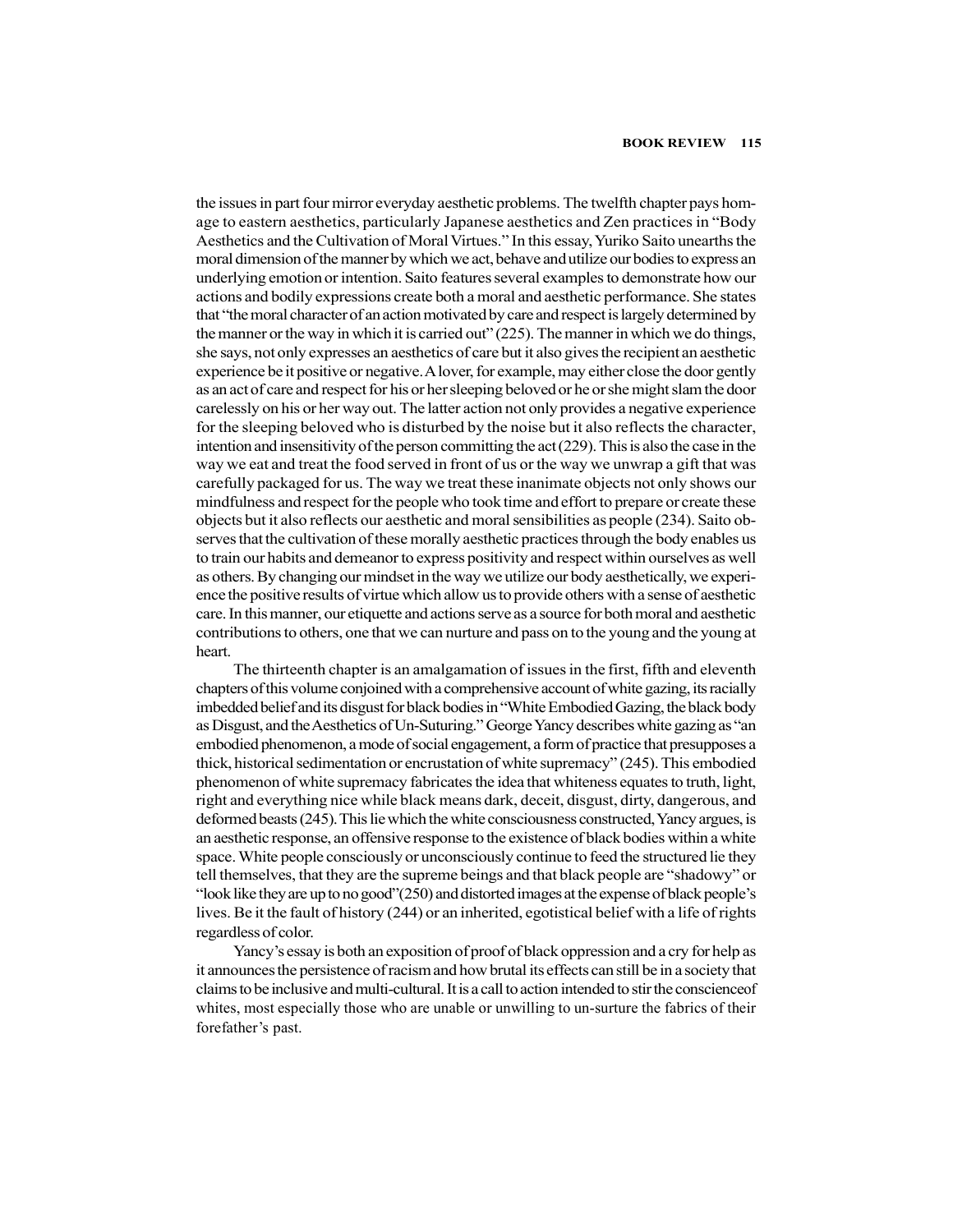The fourteenth chapter on the other hand, is a call to regard eating as an aesthetic activity in "Somaesthetics and the Fine Art of Eating." In this essay, Richard Shusterman interestingly claims that eating is a fine art. He first explains the three dimensions of gastronomy, namely: the presentation and preparation of food, the discussion and aesthetics of food (262) and lastly is "the various processes and considerations involved in actually ingesting food or drink into one's body" (262). The third, Shusterman explains, is the fine art of eating in a narrow sense. The art of eating is a performance and its aesthetic response comes from the pleasure in the process of eating. This body aesthetic is beyond the attractiveness and presentation of what is eaten and is confined to the way one eats (264). To establish this, Shusterman first enumerates the importance of the art of eating: firstly, by improving the way we eat, we heighten our pleasure in eating. Secondly, it reflects not only our style of eating but the kinds of food we eat. Thirdly, paying close attention to how and what we eat leads to a healthier mind and body since we learn which food to choose and which ones to avoid and lastly, through this art of eating, we become mindful of ourselves in the presence of others (266). From this, he proceeds with the elements of the art of eating, beginning with posture: how we sit, where we sit and in what manner matters just as well as our movements when we eat. Our movements include the way we chew, how we place the food in our mouths or how we extend our arms to partake of the serving plate. The third element is the kind of utensils we use, not surprisingly, the weight, design, shape and size of the utensils, plates or bowls we use has an impact on how we enjoy the food we eat. The fourth element concerns the selection and order in which we select and eat our food (271) while the final element is our sensory perception (273). When we pay closer attention to all these elements, we realize that eating is not just about our dexterity or simply the way we devour the food we eat. Eating as an aesthetic performance constitutes our mindfulness in what we are eating, how we are eating, how we appear to others while we eat and the influence of the manner by which we eat to our well-being and those around us. We may be experts in using chopsticks (277) but without being mindful of the way we chew- whether or not we produce an obnoxious sound, and without being aware of how we hold our utensils, we are also unaware that these simple details affect how we take pleasure in what we eat or how we make others feel while we eat.

The art of eating teaches us more than the etiquette of fine dining but in a more practical sense, how to eat well. The food we eat is not always important, one can eat simple meals but still find the act of eating satisfying. Overall, the essay teaches us that mindfulness and gratitude while we eat and in what we eat affects our bodies and in the aesthetic sense, how we present ourselves to others.

In "Sexual Desire, Inequality, and the Possibility of Transformation," Ann J. Cahill argues that sexual desires must be subjected to ethical scrutiny, this is because such desires may have unethical, oppressive and racist consequences or attributions that damage not only the object of desire but the desiring subject. To have a clearer grasp of the significance of this discourse, she presents both sexual orientation and gender as fluid and impermanent. She maintains that limiting sexual orientations to either heterosexual or homosexual categories is precarious because our sexual desires are not simply limited to individuals of the opposite or same sex. Many people develop a variety of preferences, for instance, one might prefer a man but not just any man, it may be a man of a certain age with a particular career and from a particular culture or background (283). By limiting sexual